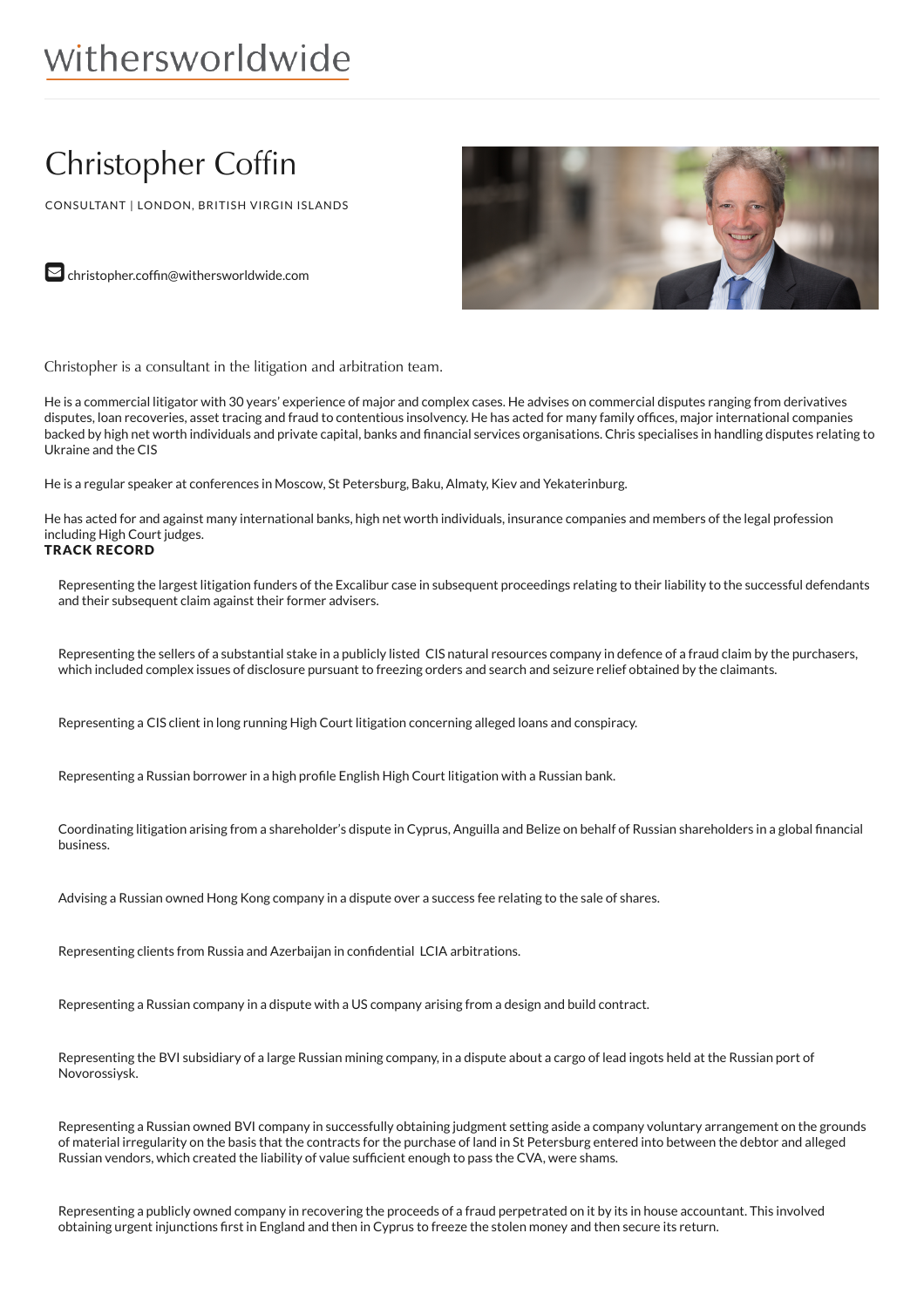Representing an Italian bank in a dispute with a French bank arising from an equity basket option transaction.

Advising an Italian bank on set off issues arising from the failure of Lehman Brothers.

Representing five Italian banks in a jurisdictional challenge to the English courts based on the place where payment had to be made under a confirmed letter of credit.

Representing a hotel developer in a case against the project manager whose failings caused the half built hotel to have to be demolished.

Representing a Malaysian grain exporter in a dispute over quality with the purchaser.

Representing the former state owned Romanian oil import/export company in a high value complex arbitration.

Representing barristers in over 130 cases in which negligence has been alleged against them.

Representing a Chinese bank which successfully disputed the registration in England of a default judgment obtained against it in the Italian court.

Acting for the borrower in a dispute with a Russian bank relating to port terminals and other businesses involving issues of breach of contract and duty, duress and deceit.

Acting for a borrower in a dispute with a Russian bank relating to a share sale agreement by way of security.

Advising a borrower as to its rights against an arranger of a loan facility.

Acted for insurers, most notably the Bar Mutual in defending claims against barristers, and the Travelers Insurance group in defending claims against solicitors.

### ADMISSIONS

- British Virgin Islands, 2012
- **England and Wales, 1980**

#### PUBLICATIONS

Speaker at English Law Week in Moscow in November 2015

Speaker at the ABA conference on Dispute Resolution in Moscow in September 2015

Speaker at the 7th CIS Local Counsel Forum in Yerevan, the 8th CIS Local Counsel Forum in Kiev, and the 9th CIS Local Counsel Forum in Vienna

Speaker at BALA conferences in Baku in April 2013 and June 2015

#### MEMBERSHIPS

- Board member of the Committee of the British Azerbaijani Law Association
- Committee member of the British Kazakh Law Association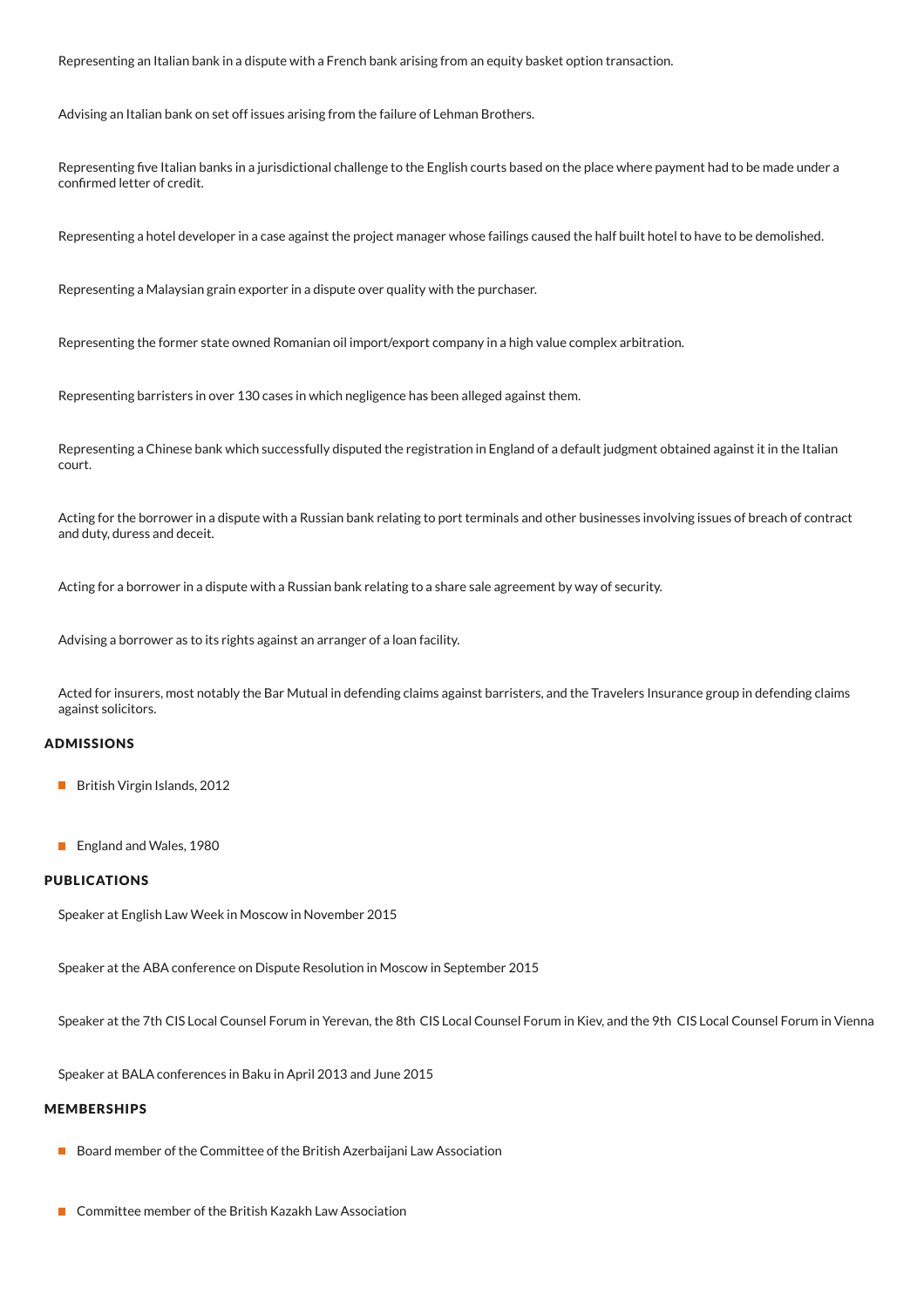- Russian and CIS Arbitration Network
- **London Court of International Arbitration**
- **British Russian Law Association**
- **British Italian Law Association**

## **TALKS**

English Law Week in Moscow - November 2015

ABA conference on Dispute Resolution in Moscow - September 2015

The 7th CIS Local Counsel Forum in Yerevan

The 8th CIS Local Counsel Forum in Kiev

The 9th CIS Local Counsel Forum in Vienna

BALA conferences in Baku - April 2013 and June 2015

#### EDUCATION

Wadham College, Oxford, B.A. History

### DATES

JOINED: 1995 PARTNER: 1995

#### RECOGNITION

| 0000 - Chambers UK Top                    | Chambers UK 2018 -       | 2020 Legal 500 UK  | 2020 Legal 500 UK Leading |
|-------------------------------------------|--------------------------|--------------------|---------------------------|
| Ranked                                    | Ranked in - Chris Coffin | recommended lawyer | Individual                |
| 2019 Legal 500 UK Leading                 | 2019 Chambers Top Ranked | 2017 Legal 500 UK  | 2017 Legal 500 UK Leading |
| Individual                                | UK Chris Coffin          | Recommended Lawyer | Individual                |
| 2017 Chambers Christopher                 | 2016 Legal 500 UK -      | 2016 Chambers UK - | 2015 Legal 500 UK -       |
| Coffin                                    | Recommended Lawyer       | Leading individual | Recommended Lawyer        |
| 2015 Chambers UK - Ranked In              | 2014 Legal 500 UK        | 2014 Chambers UK   | 2013 Super Lawyers UK     |
| Leading Individual                        | Recommended Lawyer       | Leading individual | Recognized                |
| 2013 Legal 500 UK -<br>Recommended Lawver |                          |                    |                           |

LANGUAGES ENGLISH

London 20 OLD BAILEY, LONDON, EC4M 7AN